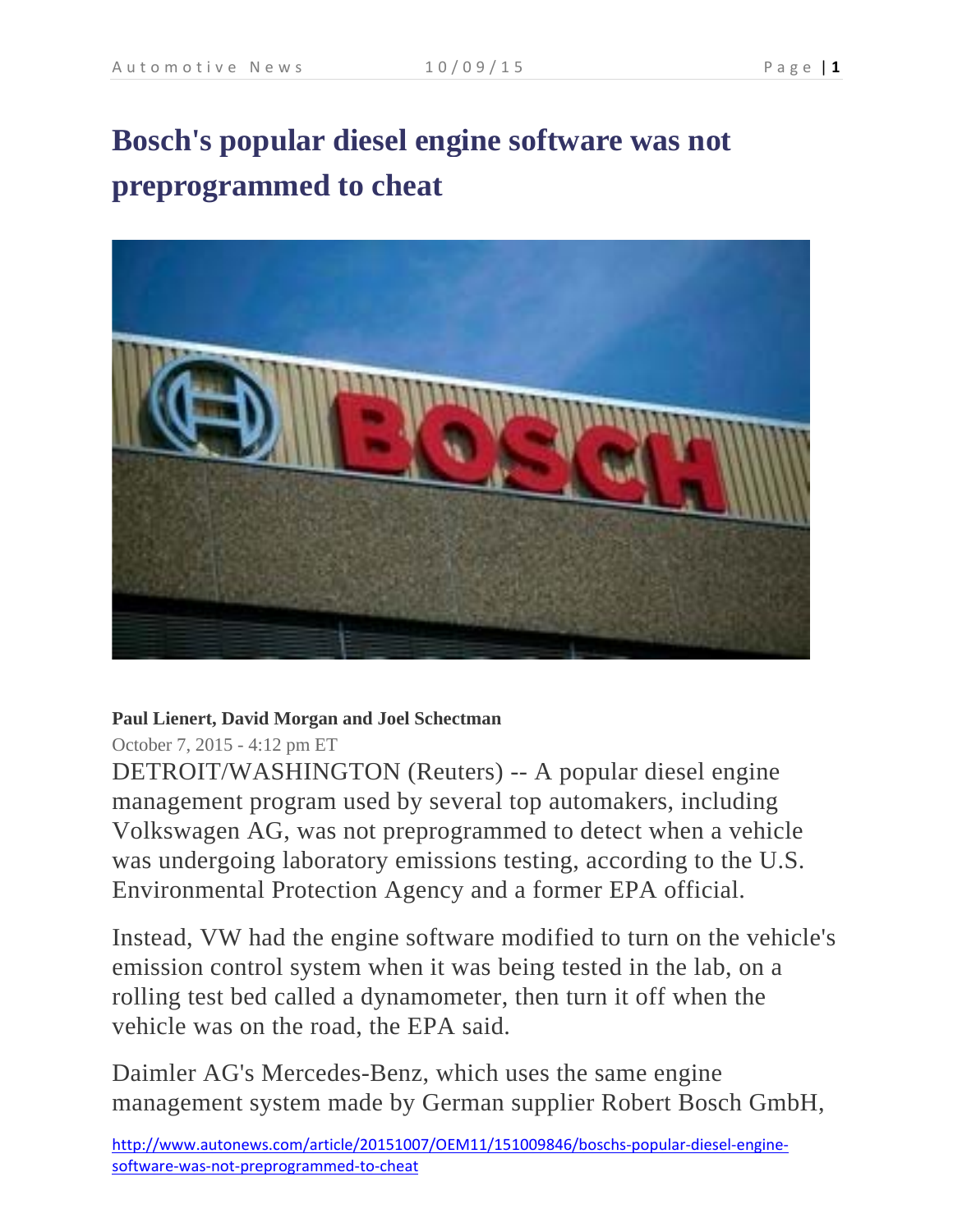said late Tuesday that its diesel cars "are not fitted with software that can tell that the vehicle is on a test rig."

BMW AG, also a customer of Bosch's engine software, said on Wednesday that its emissions control systems are active both on the test bench and on the road.

Volkswagen has acknowledged that it modified the engine software to circumvent U.S. emissions standards. On Wednesday, the company did not respond immediately to a request for comment.

Because Bosch provides the engine control module, called EDC17, and basic software for nearly all the four-cylinder diesel cars sold in North America, lawmakers probing the Volkswagen scandal have raised concerns that it would be easy for other manufacturers to also circumvent state and federal emissions rules.

Evidence that basic software such as that supplied by Bosch could be easily modified by an automaker to detect lab testing conditions could also raise questions about whether the U.S. needs to change its labbased emissions testing regime, according to a congressional aide close to the House Energy and Commerce Subcommittee on Oversight and Investigations.

A spokesperson for the U.S. Environmental Protection Agency said: "It is not true that standard automotive software detects when a vehicle is on a dynamometer."

Bosch said in a statement on Tuesday that it supplies components such as engine management systems to automakers' specifications, and that "how these components are calibrated and integrated into complete vehicle systems is the responsibility of each automaker."

It is not clear exactly what role Bosch played, how closely it worked with Volkswagen to modify the engine management software, and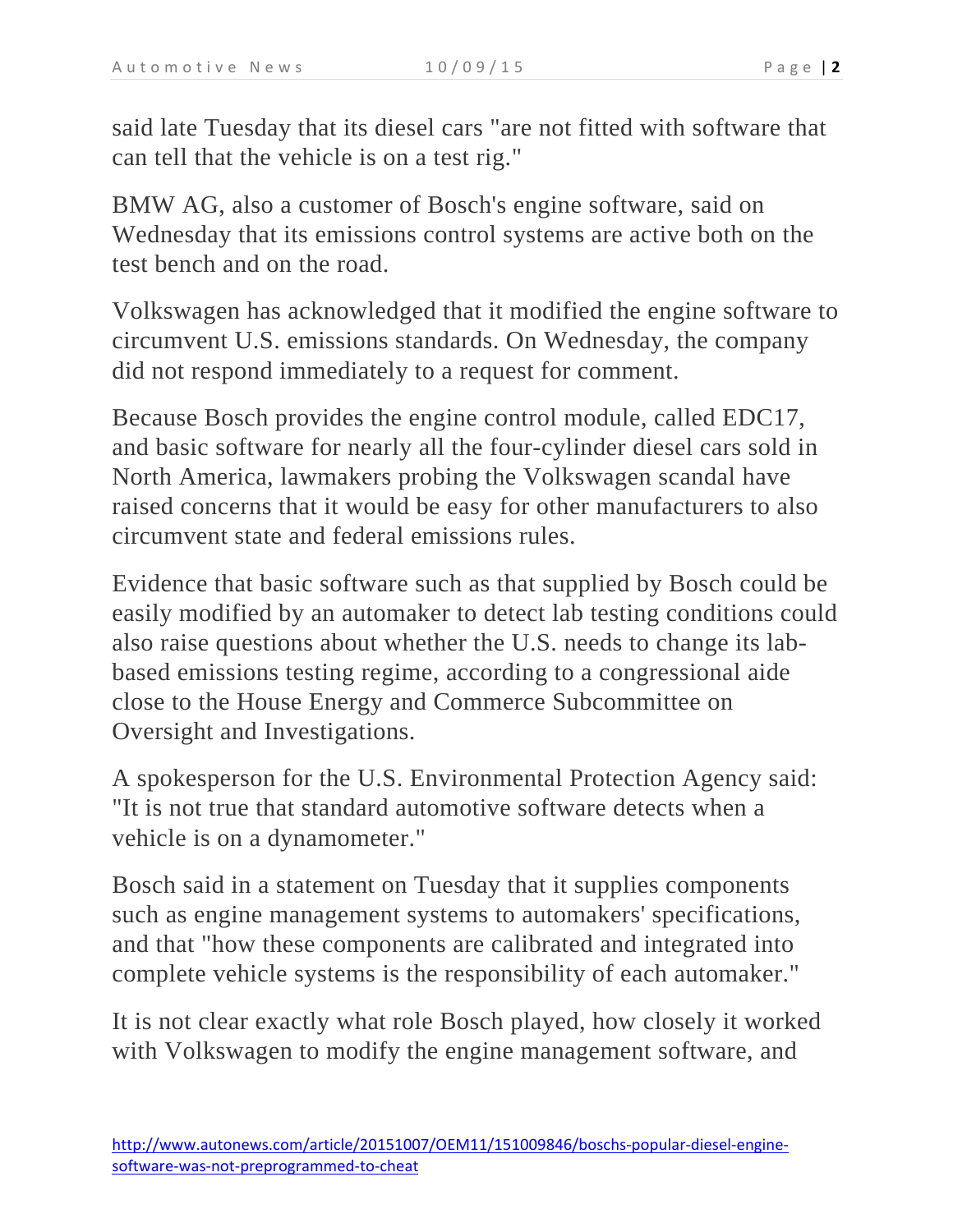how much it knew about Volkswagen's intentions to use software in order to cheat on emissions standards.

Bosch declined to comment on the questions, saying its business relationships with customers were confidential and it could not divulge details.

Bosch also warned VW in 2007 that it would be illegal to use its basic engine management software for other than testing purposes, the German newspaper *Bild am Sonntag* reported last week. The EPA on Sept. 18 disclosed VW's scheme to illegally circumvent federal emission standards with the special software. VW eventually admitted that the software was installed on 11 million vehicles from 2008-2015, including nearly 500,000 in the U.S. and more than 8 million in Europe.

## **Additional software**

Experts said that a basic engine control module and software would not manipulate the vehicle's emission controls, without additional software code of the kind VW is believed to have employed as part of its cheat strategy.

A vehicle manufacturer "has to write additional software code" to determine when the vehicle is being tested for specific emission levels, said John German, a former EPA official and a senior fellow at the International Council on Clean Transportation, which commissioned the 2013 U.S. study that called VW's diesel emissions into question.

"It is highly unlikely that this additional software is in any computer that does not have a defeat device, as the code requires significant additional resources to write and it would be of no use unless a defeat device was being used," German said.

Regulatory concern about defeat devices dates back to the Nixon administration, when the EPA notified automakers in 1972 that they